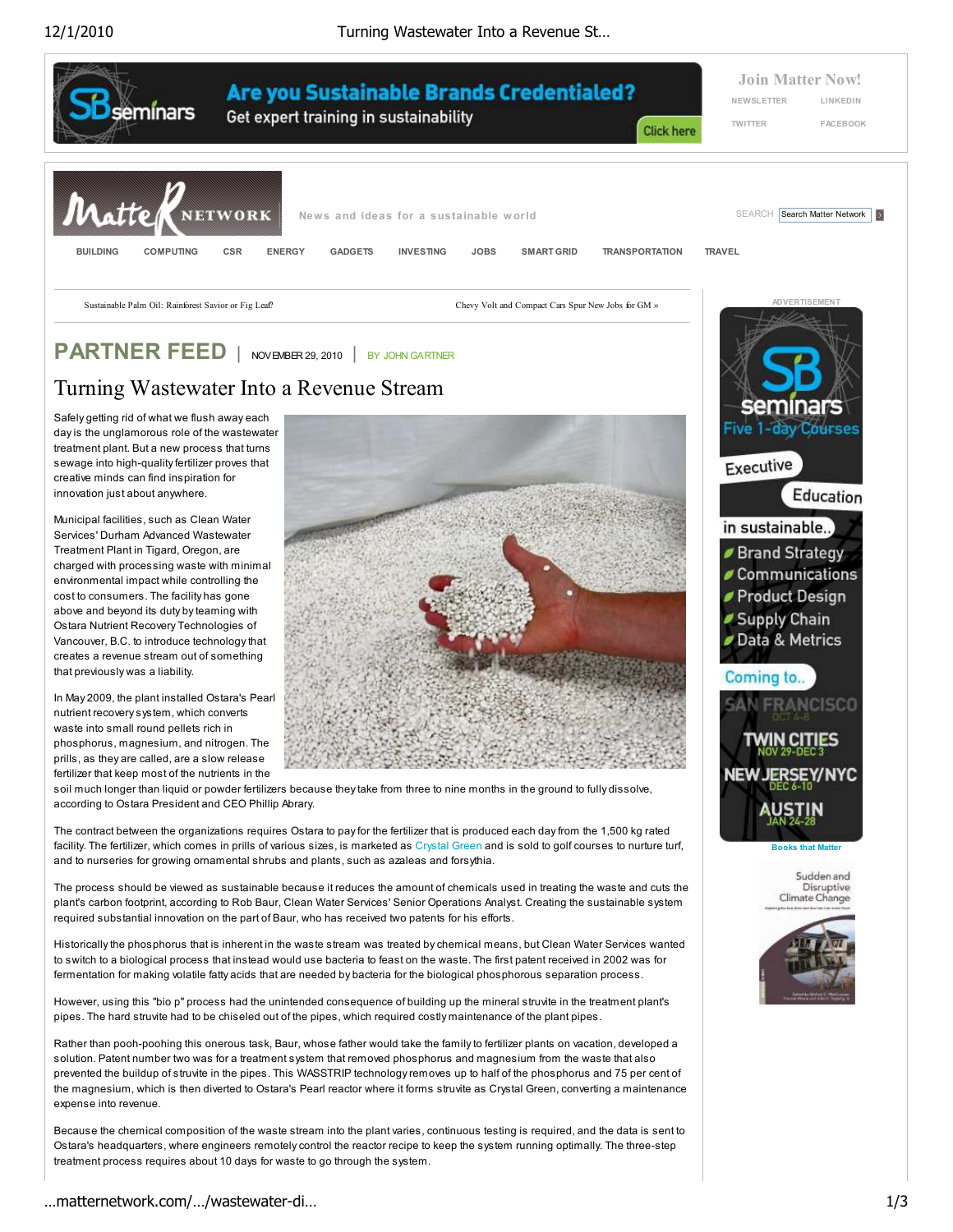## 12/1/2010 Turning Wastewater Into a Revenue St…



Clean Water Services' charter requires reducing the cost to residents and lowering the environmental impact. Because of this "We have been forced to be at the leading edge of technology, and have been forced to create some of that technology ourselves," said Baur. His concern for clean water flows outside of his job; Baur is also a founder of the conservation group Tualatin RiverKeepers.

Ostara licenses their technology in three of the wastewater treatment plants that have implemented its Pearl system: the Durham plant, plus others in Hampton Roads, Virginia, and in York, Pennsylvania. In November, 2010, the Hampton Roads Sanitation District and Ostara was awarded the Innovation Award from The National Council of Public-Private Partnerships for the struvite recovery system. Clean Water Service's is currently in design to add the Ostara process to its Rock Creek

plant, which is 50 per cent larger, and will feature two new Pearl 2000 reactors, each four times as big as the ones currently installed in the Durham plant.

According to Ostara, their Pearl nutrient recovery system could benefit up to 200 wastewater treatment plants in North America.

Baur says the Durham facility, located southwest of Portland, is on track to meet the project's seven-year payback goal. Cleanwater Services saved \$1.1 million by retrofitting an existing building, and the plant is also saving on its utility bill by using clean energy from a 500 kilowatt engine generator that runs on biogas produced in their anaerobic digesters. Producing the fertilizer locally also reduces carbon emissions as phosphorus is usually shipped to the Northwest from Florida, where it is mined.

In addition to the unlikely role of inventor, Baur also has the unique distinction amongst his peers of providing commentary on a DVD for the TV show *The Simpsons*. He was asked to chime in on an episode where Homer grows a "tomacco" plant after he gained fame for proving that the tomato/tobacco hybrid can be grown.

*John Gartner is the co-founder and editor emeritus of the Matter Network.*

PART NER FEED | COMMENT | RATE IT | Please Vote

Sustainable Palm Oil: Rainforest Savior or Fig Leaf? Chevy Volt and Compact Cars Spur New Jobs for GM »

| <b>RELATED ARTICLES</b>                                                                                                                                                                                                                                              | <b>RELATED FEATURED ARTICLES</b>                                                                                                                                                                                                                                                                                 |
|----------------------------------------------------------------------------------------------------------------------------------------------------------------------------------------------------------------------------------------------------------------------|------------------------------------------------------------------------------------------------------------------------------------------------------------------------------------------------------------------------------------------------------------------------------------------------------------------|
| The Clean Tech Industry's Stake in California on November 2nd<br>Plastic Still a Problem at Sea<br>Canada Won't Take a Backseat on EVs<br>Schooling the Masses in Energy Efficiency<br>Rebuilding a Sustainable Haiti: How to Build Green in the Developing<br>World | Electric Motorcycles: More than We Can Use?<br>EVs Need Maximum Exposure for Success<br>Rebuilding a Sustainable Haiti: Best Green Building Practices in<br><b>Developing Countries</b><br>Go Solar, Mr. President<br>California to Own Bragging Rights to Both Largest Solar and Wind<br>Projects in the World? |
| .‰ Reddit<br>Stumble<br><b>All Digg</b><br><b>Buzz</b> up!<br><b>POST YOUR COMMENT</b><br>Name:                                                                                                                                                                      | Share This                                                                                                                                                                                                                                                                                                       |
| Email Address:<br>Comments:                                                                                                                                                                                                                                          |                                                                                                                                                                                                                                                                                                                  |
| Post                                                                                                                                                                                                                                                                 |                                                                                                                                                                                                                                                                                                                  |